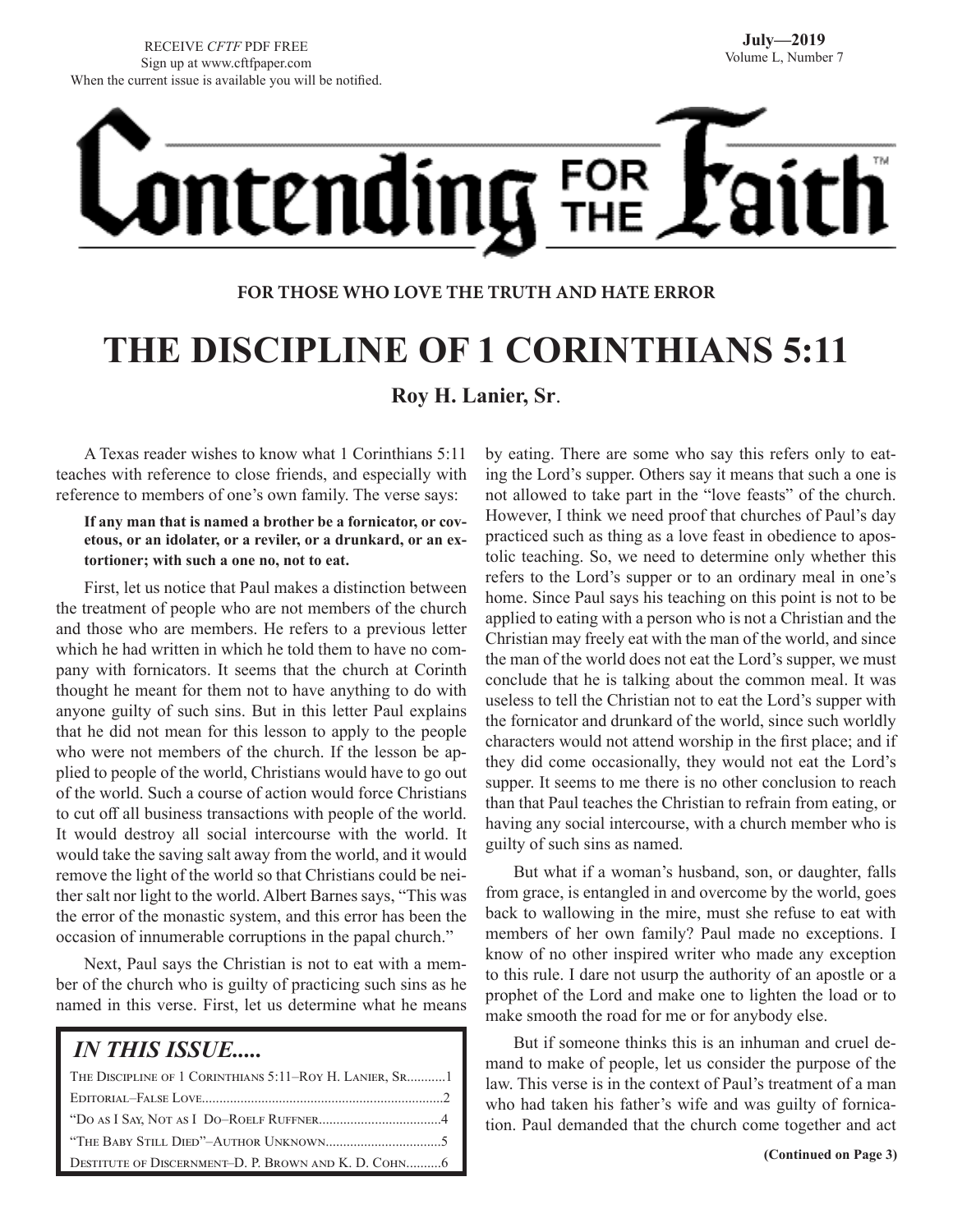

#### **David P. Brown, Editor and Publisher dpbcftf@gmail.com**

*COMMUNICATIONS received by CONTENDING FOR THE FAITH and/or its Editor are viewed as intended FOR PUBLICATION unless otherwise stated. Whereas we respect confidential information, so described, everything else sent to us we are free to publish without further permission being necessary. Anything sent to us NOT for publication, please indicate this clearly when you write. Please address such letters directly to the Editor David P. Brown, P.O. Box 2357, Spring, Texas 77383 or dpbcftf@gmail.com. Telephone: (281) 350-5516.*

#### *FREE—FREE—FREE—FREE—FREE—FREE*

*To receive CFTF free, go to www.cftfpaper.com and sign up. Once done, you will be notified when the current issue is available. It will be in the form of a PDF document that can be printed, and forwarded to friends.*

#### **SUBSCRIPTION RATES FOR THE PAPER EDITION**

*Single Print Subs: One Year, \$25.00; Two Years, \$45.00. NO REFUNDS FOR CANCELLATIONS OF PRINT SUBSCRIPTIONS.*

#### **ADVERTISING POLICY & RATES**

*CONTENDING FOR THE FAITH exists to defend the gospel (Philippians 1:7,17) and refute error (Jude 3). Therefore, we advertise only what is authorized by the Bible (Colossians 3:17). We will not knowingly advertise anything to the contrary and reserve the right to refuse any advertisement.*

*All setups and layouts of advertisements will be done by CONTENDING FOR THE FAITH. A one-time setup and layout fee for each advertisement will be charged if such setup or layout*  is needful. Setup and layout fees are in addition to the cost of *the space purchased for advertisement. No major changes will be made without customer approval.*

*All advertisements must be in our hands no later than one month preceding the publishing of the issue of the journal in which you desire your advertisement to appear. To avoid being charged for the following month, ads must be canceled by the first of the month. We appreciate your understanding of and cooperation with our advertising policy.*

*MAIL ALL SUBSCRIPTIONS, ADVERTISEMENTS AND LET-TERS TO THE EDITOR, P. O. Box 2357, Spring, Texas 77383- 2357. COST OF SPACE FOR ADS: Back page, \$300.00; full page, \$300.00; half page, \$175.00; quarter page, \$90.00; less than quarter page, \$18.00 per column-inch. CLASSIFIED ADS: \$2.00 per line per month. CHURCH DIRECTORY ADS: \$30.00 per line per year. SETUP AND LAYOUT FEES: Full page, \$50.00; half page, \$35.00; anything under a half page, \$20.00.*

*CONTENDING FOR THE FAITH is published bimonthly. P. O. Box 2357, Spring, Texas 77383-2357 Telephone: (281) 350-5516.*

> **Ira Y. Rice, Jr., Founder August 3, 1917–October 10, 2001**

#### *Editorial...*

## **FALSE LOVE**

Paul lists the component parts of love (*agape*) in 1 Corinthians 13:4-7. In verse 6 Paul wrote that love, **"Rejoiceth not in iniquity, but rejoiceth in the truth."** Therefore, whatever the other component parts of love are and no matter how significant and important they are, if one does not rejoice in the truth, those other component parts cannot be as God intended them to be in the Christian's life. This is the case because without the love of the truth one loses the standard of determining what is right and wrong regarding all things moral and religious (John 8:31, 32; 14:15, 23; 15:10; 17:17; 1 John 2:5; 3:15; 5:3; 2 John 1:6).

The foregoing is especially the case when it comes to loving our brethren in the Lord. To Christians the apostle John wrote, **"By this we know that we love the children of God, when we love God, and keep his commandments"**  (1 John 5:2). Thus, when Christians do not conduct themselves toward other Christians according the teaching of the New Testament, no matter how kind their feelings toward them are and how good their intentions may be, they do not love God nor their brethren.

#### **THE HOME AND THE CHURCH**

Preceding the church by thousands of years is the home. It began with God joining together in wedlock Adam and Eve to be husband and wife. Thus, the scriptural definition of a home/family is when a scripturally eligible man and a woman enter into scriptural wedlock and live together as husband and wife, whether children are born into the home or not.

The concept, beginning, and conduct of the home was restored by Jesus for the Christian Age to last until the end of time (Gen. 2:20-24; Mat. 19:4-6). Since marriage and the home can and do exist without the members thereof being Christians, only when the husband and wife are faithful members of the Lord's church will they possess the proper concern for God's will governing every constituent element comprising the home that people should (Col. 3:17). Thus, when every person in a family is a Christian, then each family member is also a brother or sister in Christ. Not only do they have the responsibility of conducting matters peculiar to the home as God's will teaches, but they are equally concerned with what God teaches regarding their conduct in Christ.

When a family is composed of Christians, two Godordained institutions are now involved together. God has assigned to each institution an organization, works, and responsibilities for each member of each divine institution. Further, there is not a commandment from God to the church that contradicts or makes null and void any commandment God bound on the family and vice versa. Thus, in obeying

**(Continued at top of Page 3)**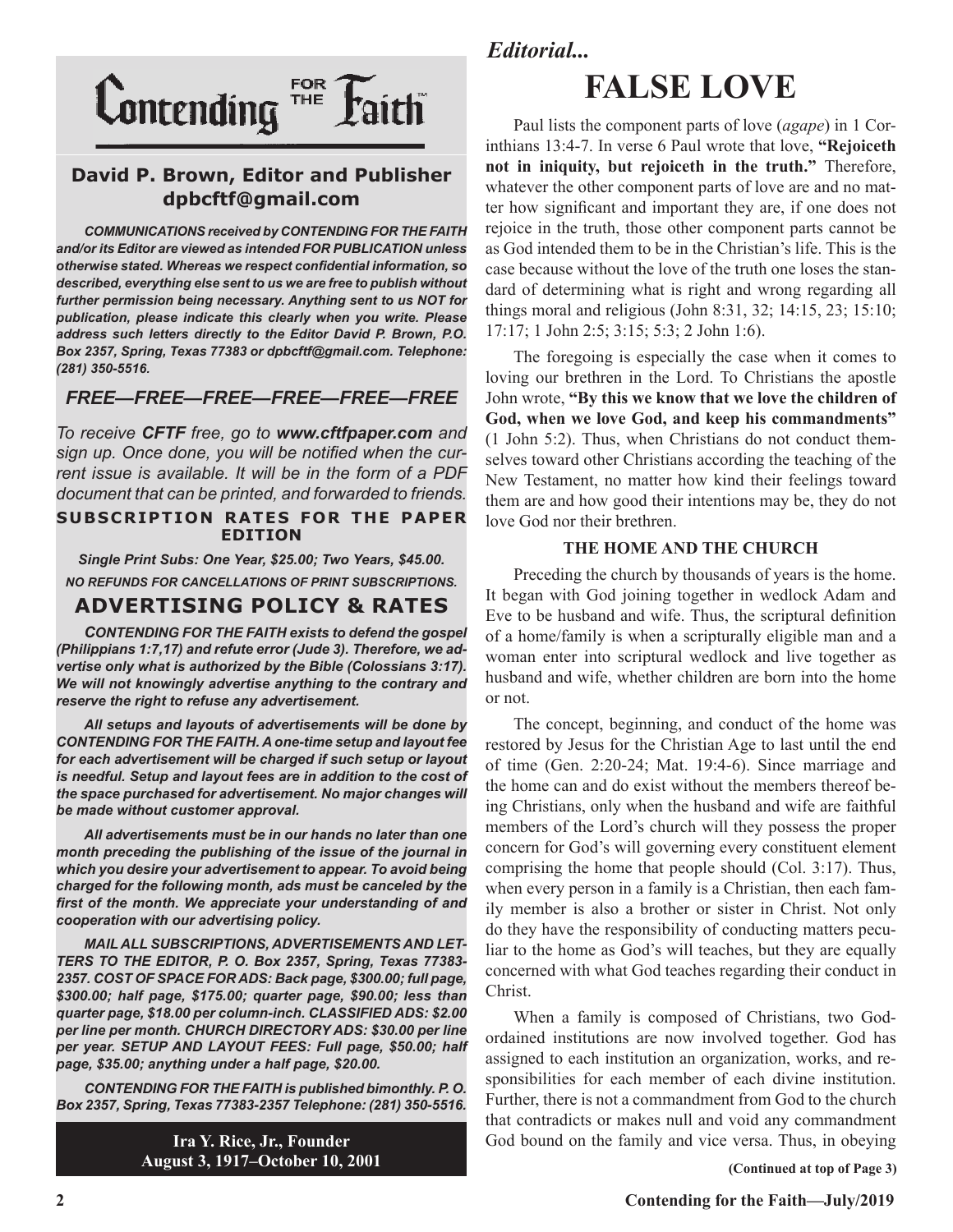#### **(Editorial Continued From Page 2)**

the commandments pertaining to the church one is never required to violate or omit any of God's commands for the home or vice versa.

When Paul wrote to the church at Ephesus admonishing fathers to bring their children **"up in the nurture and admonition of the Lord"** (**"but nurture them in the chastening and admonition of the Lord"**—*ASV*, 1901), that directive included the Bible's teaching about the home and the church. Paul's comments to father's reminds us of his words to the Ephesian elders. Regarding his work with church at Ephesus he said, **"I kept back nothing that was profitable unto you, but have shewed you, and have taught you publickly, and from house to house"** and how he had **"not shunned to declare unto you all the counsel of God"** (Acts 20:20, 27). Indeed, would this teaching not include what the

 **(Continued at Bottom of Page 7)**

#### tttttttttttttttttttttttttttttttttttttttttttttttttttt

#### **(Continued From Page 1)**

as a body to **"deliver such a one unto Satan for the destruction of the flesh, that the spirit may be saved in the day of the Lord Jesus"** (1 Cor. 5:5). Here are two expression for study: (1) The destruction of the flesh. (2) The spirit may be saved in the day of the Lord Jesus.

There are many wild speculations as to what is meant by destruction of the flesh, but we may rule out all that imply that Satan would do anything to get the man to go back to the church. Paul often uses the word **"flesh"** to mean man's carnal nature (Rom. 8:6-9). And since Satan is the ruler of the world, to deliver one to Satan is to cast him out of the church, back into the world where he is denied the blessings of the fellowship of the saints. Being guilty of such sins, he is no longer worthy of such blessings. And if he is allowed to continue to enjoy the fellowship of the saints, the world will have no respect for the church and its message. Not only will it have this effect on the world but continuing to treat the sinner as a saint will cause the young and weak saints to follow the example of the one who is guilty of such sins. So, I believe this expression simply means to deny the sinner the fellowship of the saints that he may resolve to destroy his carnal nature by repenting of his sin and returning to the fellowship of God and His people.

Next, the sinner in the church is to be put out of the fellowship that his spirit may be saved in the day of the Lord Jesus—the day of judgment. This action is not to be taken to get revenge, or merely for the sake of punishing the man. It is to be done in order to save him. Of course, it is to be taken for granted that everything has been done to bring the man to repentance before this action is taken. Putting him out of the fellowship and refusing to eat with him is extreme action and is to be used as the last resort. When all else fails, cut off all spiritual and social fellowship. If one not a member of your family is guilty of such sins, you should greatly desire his restoration to the fellowship of the Lord and his people. How much more should we desire the restoration of a member of our own family! And if the one guilty of such sins would feel keenly the denial of social fellowship of the members of the church, how much more keenly would he feel the denial of the fellowship of his own family! If a good Christian woman and wife were to set her husband's meal on the table for him,

but refuse to sit at the table and eat with him; if his children who are Christians should refuse to eat with their father; if they were to tell him, "When you get right with the Lord by repenting of your sins and asking God to forgive you, we will be glad to eat with you," this would likely have a greater power of persuasion than such action of all the rest of the church put together.

Yes, this is extreme; this is drastic; but if all other efforts fail to bring a man to quit his sins, and if this will get the job done, is it not worth the effort? Paul did not say all are to refuse to eat with the sinner except his family. Paul did not say that all the church at Corinth except the father and family of the sinner were to refuse to eat with the man eat guilty of fornication, He said, "**With such a one no, not to eat. Put away the wicked man from among yourselves."** It is worthy of notice that the reviler, extortioner, and the covetous are classed with the fornicator and drunkard. We have difficulty in classing the covetous man with the fornicator, but there are several lists of sinners in which they are classed together (1 Cor. 6:10; Col. 3:5).

Few churches today give any thought to the discipline of sinners in the membership. It is almost a forgotten commandment. Elders should think of what they are going to tell the Lord in judgment when they give account of the souls under their care whom they did not deliver to Satan for the destruction of the flesh that the spirit might be saved (Lanier, Sr., Roy H., *20 Years of the Problem Page, Vol. 1.* Abilene, TX: Quality Publications, 1984, pp.135-137. Used by permission).

#### **—Deceased**

*[The questions and answers appearing in 20 years of the Problem Page, Vols. 1 & 2 originally appeared in the now defunct Firm Foundation journal wherein bro. Lanier, Sr., was the editor of "The Problem Page" for many years. His articles circulated far and wide in that venue for many years before bro. Lanier's son, Roy, Jr., placed them in book form over 35 years ago (at this writing) and they remain in print. The public has, therefore, had access to them in book form for over a third of a century. —Editor]*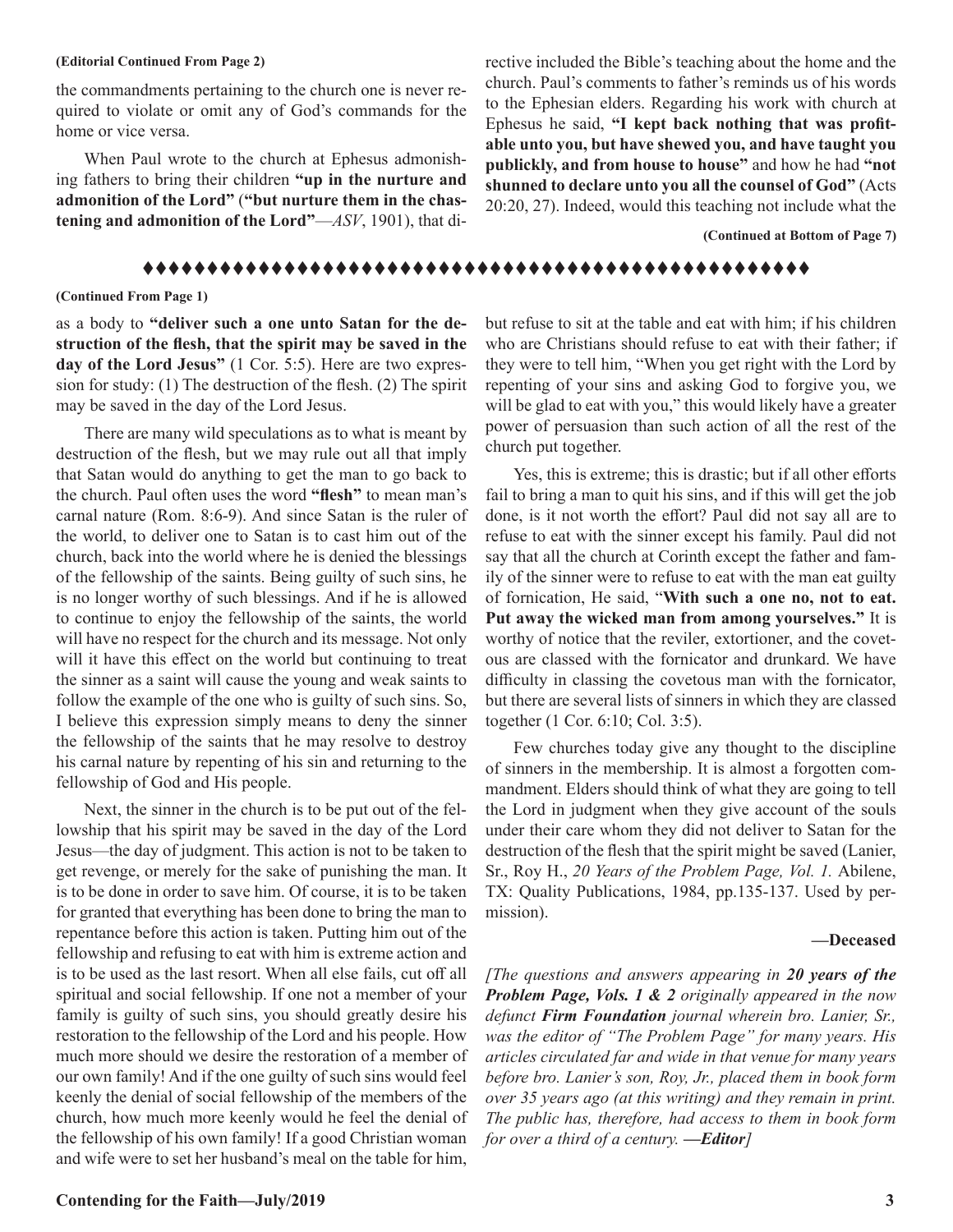## "DO AS I SAY, NOT AS I DO"

#### **Roelf L. Ruffne**r

**"If any man come to me, and hate not his father, and mother, and wife, and children, and brethren, and sisters, yea, and his own life also, he cannot be my disciple"** (Luke 14:26).

I believe I would do almost anything for my family. I work two jobs to provide for them. I hope I would lay down my life for them. But I refuse to disobey God to be pleasing to them. Jesus meant it when He said that a Christian must **"hate"** or love them less than they love Him.

How many times have you witnessed a Christian who tolerated unscriptural divorce and remarriage (Mat. 19:9) among their relatives? Some even **"twist the Scriptures"** (2 Pet. 3:16) to find a supposed loophole for their adulterous loved ones to squeeze through.

Others have relatives who have apostatized from **"the faith"** (Jude 3), following false teachers/false doctrine. Yet ,they claim they have warned them of their transgression but continue to fraternize with them. The message they are sending them is loud and clear—**"Do as I say, not as I do"**  (cf. Mat. 23:1-4). Is this not tolerating what the Lord finds intolerable? **"For the Lord, the God of Israel, saith that he hateth putting away…"** (Mal. 2:16).

We have only to go to the Bible to find examples of those who struggled over family and fellowship. Some obeyed God and others did not. **"For whatsoever things were written aforetime were written for our learning, that we through patience and comfort of the scriptures might have hope"** (Rom. 15:4).

#### **ABRAHAM AND ISHMAEL**

God had promised Abraham an heir through his wife Sarah (Gen. 17:15-19). However, when a child did not come to Abraham and Sarah, they wrongly decided to help God out. Sarah gave her servant Hagar to Abraham as a concubine to produce an heir. Hagar gave birth to Ishmael by Abraham. Yet, there was a constant battle between Sarah and Hagar. After the birth of the promised child Isaac, Sarah insisted that Abraham send Hagar and Ishmael away. **"Wherefore she said unto Abraham, Cast out this bondwoman and her son: for the son of this bondwoman shall not be heir with my son, even with Isaac"** (Gen. 21:10). God supported Sarah because Isaac was the true heir of God's promises to Abraham not Ishmael. Although this was not necessarily a case of withdrawal of fellowship, Abraham followed through and **"cast out the bondwoman and**  her son" (Gal. 4:30). Would we have obeyed God as Abraham did? Despite Abraham's love for Ishmael, he obeyed God (Gen. 21:11,12). Would we have done what Abraham

did and obey God?

#### **ELI AND HIS SONS**

Eli was the high priest at the tabernacle of the Lord at Shiloh and judge of ancient Israel. His two sons, Hophni and Phinehas, were priests in the tabernacle who corrupted the sacrificial worship of God by stealing meat from those offering animal sacrifices. They also committed adultery with the women who worked outside the entrance of the tabernacle. Eli knew of his sons' sins and finally confronted them but did not bring them to justice as the judge of Israel. He preferred his sons over God.

**Wherefore kick ye at my sacrifice and at mine offering, which I have commanded in my habitation;** *and honourest thy sons above me***, to make yourselves fat with the chiefest of all the offerings of Israel my people?** (1 Sam. 2:29 – emphasis mine, RLR.).

God warned Eli through young Samuel that judgment was coming to him and his family (1 Sam. 3:13).

Because Eli failed to obey God and judge his sons, his family was cursed by God and the nation of Israel was almost destroyed. In a battle with the Philistines, his sons were killed, the Ark of the Covenant was captured, and after hearing the news Eli fell backwards and broke his neck.

How many Christians choose their friends and relatives over the Lord? Like Eli, they warn them of their sins but fail to obey God's Word and continue to fellowship them.

#### **DAVID, AMNON AND ABSALOM**

Every student of the Bible knows of David's adultery with Bathsheba and his subsequent murder of her husband Uriah. The prophet Nathan rebuked David and warned him of the consequences of his sins.

**Thus saith the Lord, Behold, I will raise up evil against thee out of thine own house, and I will take thy wives before thine eyes, and give them unto thy neighbour, and he shall lie with thy wives in the sight of this sun** (2 Sam. 12:11).

Not long after David's repentance (2 Sam 12:13), Nathan's prophecy began to be fulfilled. David's eldest son, Amnon, tried to seduce his half-sister Tamar. When she rejected his advances, he raped her and threw her out of his house. David learned of Amnon's crime and was **"very wroth"** (2 Sam. 13:21), but did nothing about it. According to the Law of Moses, Amnon should have been tried and stoned to death (Deu. 22:28,29).

For two years, David, King of Israel and its judge, did nothing about this crime. Absalom, Tamar's brother, took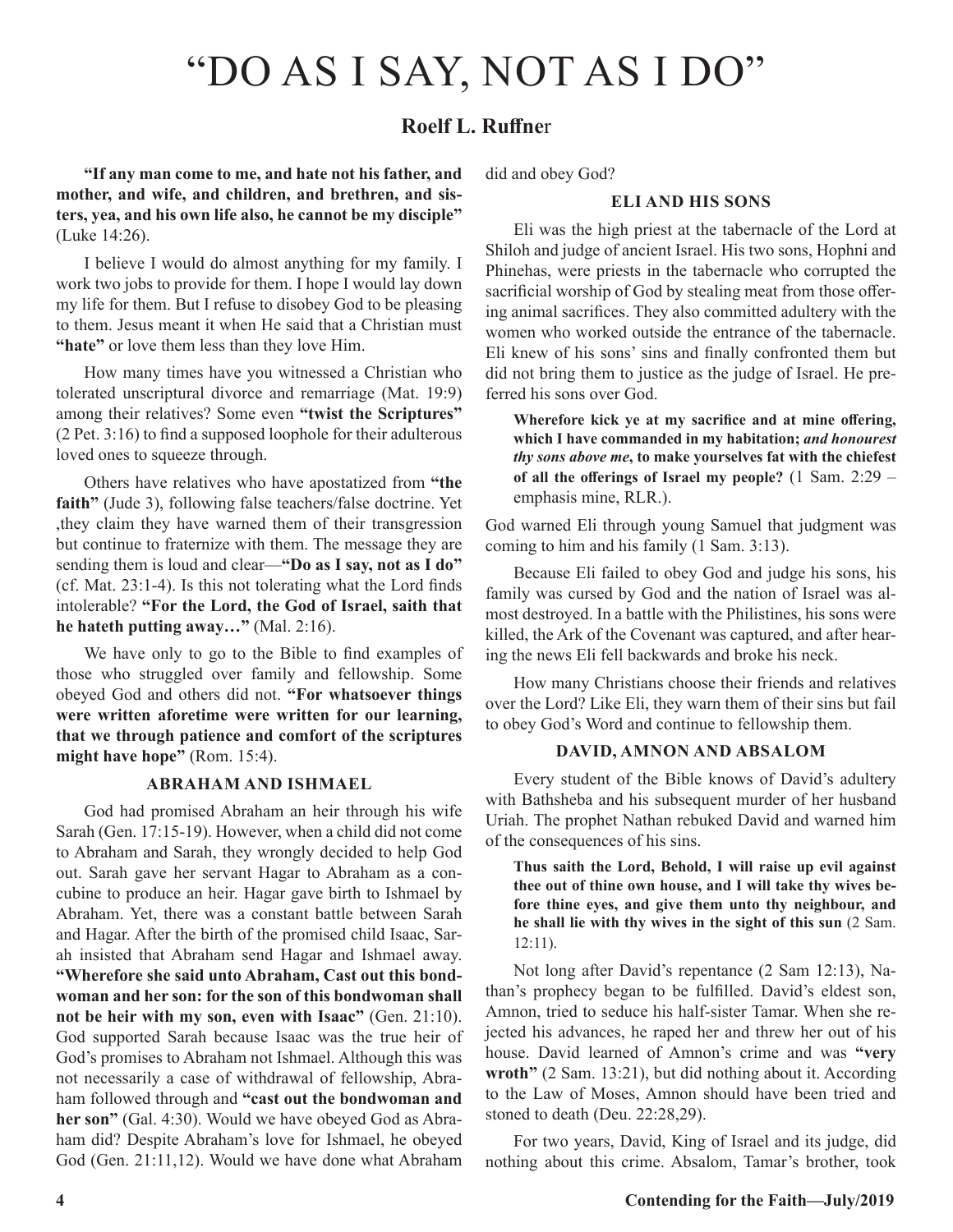matters into his own hands and had Amnon assassinated. He then fled to the safety of his pagan grandfather, King Talmai of Geshur. By trickery, Joab made David return Absalom to Jerusalem after three years. David had nothing to do with him for two years and ignored bringing justice to this murderer. Joab finally arranged for Absalom to see David and the two are reunited. All seemed to be forgotten. But, for the next four years, Absalom undermined his father's authority and plotted a rebellion against him. That rebellion came and Absalom proclaimed himself king of Israel and disgraced himself and his family. He died a rebel's death, run through with a spear, and hanging from a tree by his hair.

David refused to deal with the crimes committed by his own sons. This toleration of sin and the failure to fulfill his roles as father, king, and judge, nearly destroyed his family and himself. Instead, we read these heart wrenching words of regret and sorrow.

**And the king was much moved, and went up to the chamber over the gate, and wept: and as he went, thus he said, O my son Absalom, my son, my son Absalom! would God I had died for thee, O Absalom, my son, my son!** (2 Sam. 18:33).

Many bemoan reports that the younger generation are leaving the church. Liberal critics claim it is because the church is "too conservative" and the young are rebelling against sound preaching and teaching. Perhaps the opposite is true. The younger generation may observe that we preach the need for "church discipline," for example, but we do not practice it when it comes to family and friends.

Have we become infected with the false spirit of toleration and subjectivism which has taken over most of America? Pseudo-Christianity says we must tolerate sin in our loved ones because they are "family." But New Testament Christianity's love has us judging others by the Word of God (John 7:46; 12:48), warning them of their sin, and then withdrawing from them if they refuse to repent (Mat. 18:15-17). Yes, it is difficult and heart breaking! But at times in obeying the Lord such is necessary. **"And whosoever doth not bear his cross, and come after me, cannot be my disciple"** (Luke 14:27). Are we unwilling to bear our own crosses?

> **—2500 Moore Court Columbia, TN 38401**

### **"THE BABY STILL DIED"**

#### **AUTHOR UNKNOWN**

It is easy for us to overlook the consequences of wrong doing. We think that because there has been forgiveness and the guilt of sin is passed, that the fruit of the sin should no longer follow.

I remember vividly learning this truth when a student at Freed-Hardeman College. Several of the students had violated the rules of the college and had made public confession of the wrong they had done. When I learned that the administration still planned to expel them, I went to the president of the college and expressed my disapproval. I will never forget the answer brother Dixon (the late H. A. Dixon—*Editor*) gave to me. "Jenkins, you remember the story about David and Bathsheba? David repented and God forgave him." Then brother Dixon added, "But the baby still died."

There it was. Sin had both guilt and consequences. God had decreed that part of the punishment for David's sinful acts which had brought shame on all Israel was the death of the illegitimate child. The guilt of sin had passed, but the consequences of sin had to be faced.

What parent has not faced this situation? A child has done wrong, and has sincerely expressed his sorrow. The parent tends to think he should also remove the punishment the child was aware of before his disobedience. Such could not be farther from the truth. To do such would keep the

child from understanding how God deals with us.

The prophet Jeremiah looked at Israel and described the dire circumstances in which Israel found itself.

**From the least of them even to the greatest of them, everyone is given to covetousness; and from the prophet even to the priest, everyone deals falsely…this people has slid back in a perpetual backslide. They hold fast to deceit, they refuse to return…No man repented of his wickedness. Were they ashamed when they had committed abominations? No! They were not at all ashamed, nor did they know how to blush** (Jer. 6:13; 8:5, 12).

Even though they eventually repented in Jeremiah's day, they still had to face the consequences of sin. They had to go into Babylonian captivity.

Sin has its consequences even though the guilt is removed. Don't ever forget the story of David and Bathsheba. "The baby still died." \*\*

**"I saw tomorrow look at me From little children's eyes, And thought how carefully we would teach If we were really wise."**

**—Author Unknown**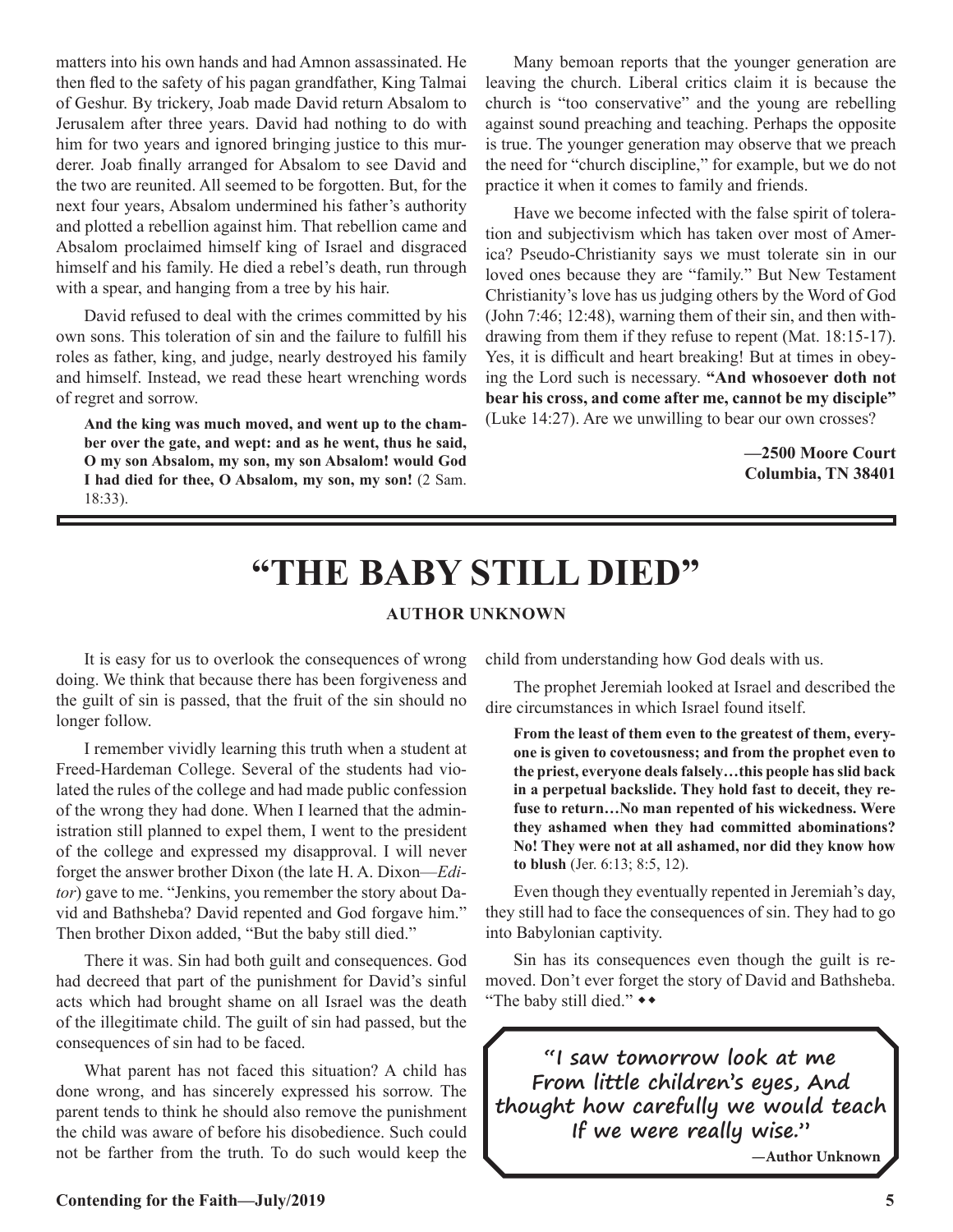## DESTITUTE OF DISCERNMENT

#### **David P. Brown and Kenneth D. Cohn**

A discerning brother who is a long-time missionary in one of the low countries in Europe emailed your editor and co-owner Kenneth Cohn charging us with being "divisive and self-condemnatory" in our 2019 March and May issues. However, before continuing, it should be noted that this discerning brother considers it a righteous act for him to condemn us by labeling us as "divisive and self-condemnatory" while practicing on us the very thing that he thinks he sees in us. It seems to us that this discerning brother is destitute of discernment; he exhibits a serious lack in discerning the message of our articles, nor does he discern the implications of his explanation of his charges. In this article, we will take his email message and analyze it critically in order to demonstrate that he indeed is "Destitute of Discernment."

Please be advised that some of his comments make no sense whatsoever, so remove your hat to better facilitate the scratching of your head.

He begins with this comment:

It condemns on the basis of arguments that would also condemn Christ, David, and yourselves.

John 8:10, 11

When Jesus had raised Himself up and saw no one but the woman, He said to her, **"Woman, where are those accusers of yours? Has no one condemned you?" She said, "No one, Lord. And Jesus said to her, "Neither do I condemn you; go and sin no more."**

Jesus was born under the law (Gal. 4:4). According to the law, this woman should have been stoned to death. Yet Jesus did not condemn her to death. He disobeyed a commandment of God!

Now, let our discerning brother's last few sentences in the previous quote sink in a moment. Jesus disobeyed God. This discerning brother is accusing Jesus of sin (John 8:46)! Brother Cohn made it clear in his article in the May 2019 issue that we must keep all the commandments of God. Failure to do so is sin. Yet the Bible in speaking of Jesus had this to say: **"For we do not have a High Priest who cannot sympathize with our weaknesses, but was in all points tempted as we are, yet without sin"** (Heb 4:15, also 2 Co. 5:21, 1 Pet. 2:22, 1 Jn. 3:5). Someone is wrong. The scriptures and this discerning brother cannot both be right, and in this case both cannot be wrong. Either the scriptures are wrong, or this discerning brother is wrong. We know which one we will go with!

John 8:1-11 records the account of the woman taken in adultery. She was presented to Jesus by certain scribes and Pharisees. They asked Him what He would do with her since the law of Moses prescribed death as the punishment for those guilty of adultery (Lev. 20:10). Best we recall, it takes two to commit adultery. Where was the man? Jesus said to her accusers, **"He who is without sin among you, let him throw a stone at her first"** (John 8:7). The **"without sin"**  meant the same kind of sin. (It is likely that the man in the adulterous affair was one of her accusers.) They all walked away. Jesus said to her, **"Woman, where are those accusers of yours? Has no one condemned you?"** (John 8:10). Such a transgression required witnesses (Deu. 17:7). There were now none. Jesus, under the law, could not condemn her either for He was not a witness. He did not transgress the law of Moses.

Our discerning brother further writes:

In an email, brother Cohn, with regard to his teaching on "Selfdefense" stated: "If you ever visit the Spring Church of Christ, you will be among many who carry concealed weapons with the approval of the elders. In fact, one deacon has said that we are the most heavily armed church since the Alamo." Thank you for warning me. I shall NEVER visit the Spring Church of Christ! Do you remember what happened at the Alamo? Even if you think Christians may carry concealed weapons in case they need to shoot someone, surely you must acknowledge that among the many articles you have published through the years, some of them taught false doctrine.

He is referring to bro. Cohn's articles "Guns and the Bible" appearing in the Nov/Dec 2015 issue of *CFTF*, and his follow-up article "Guns and the Bible Redux" appearing in the Jan/Feb 2016 issue of the paper. The Redux article was in response to his objection to what bro. Cohn had written in the first article. We wonder why he is bringing up those articles. If he believed bro. Cohn was teaching false doctrine then, he should have opposed him then. Yes, many members of the Spring church are licensed to and do carry concealed weapons, but we do not know of even one member who thinks that anyone needs to be shot. Regardless of the position we may take on the use of deadly force, we do not see why that compels us to acknowledge the teaching of false doctrine in this paper. Apparently, we are not as discerning as this discerning brother to see all the false doctrine he believes is taught by the paper.

He further writes:

Your May 2019 issue is inexcusable. **"Therefore you are inexcusable, O man, whoever you are who judge, for in whatever you judge another you condemn yourself; for you who judge practice the same things**" (Romans 2:1). I fully understand that this passage is often misused. But it certainly applies to you in this case! Except for one brief sentence, your issue does not even deal with the question at hand, namely: How does one deal with circumstances where one command of God overrides another command of God?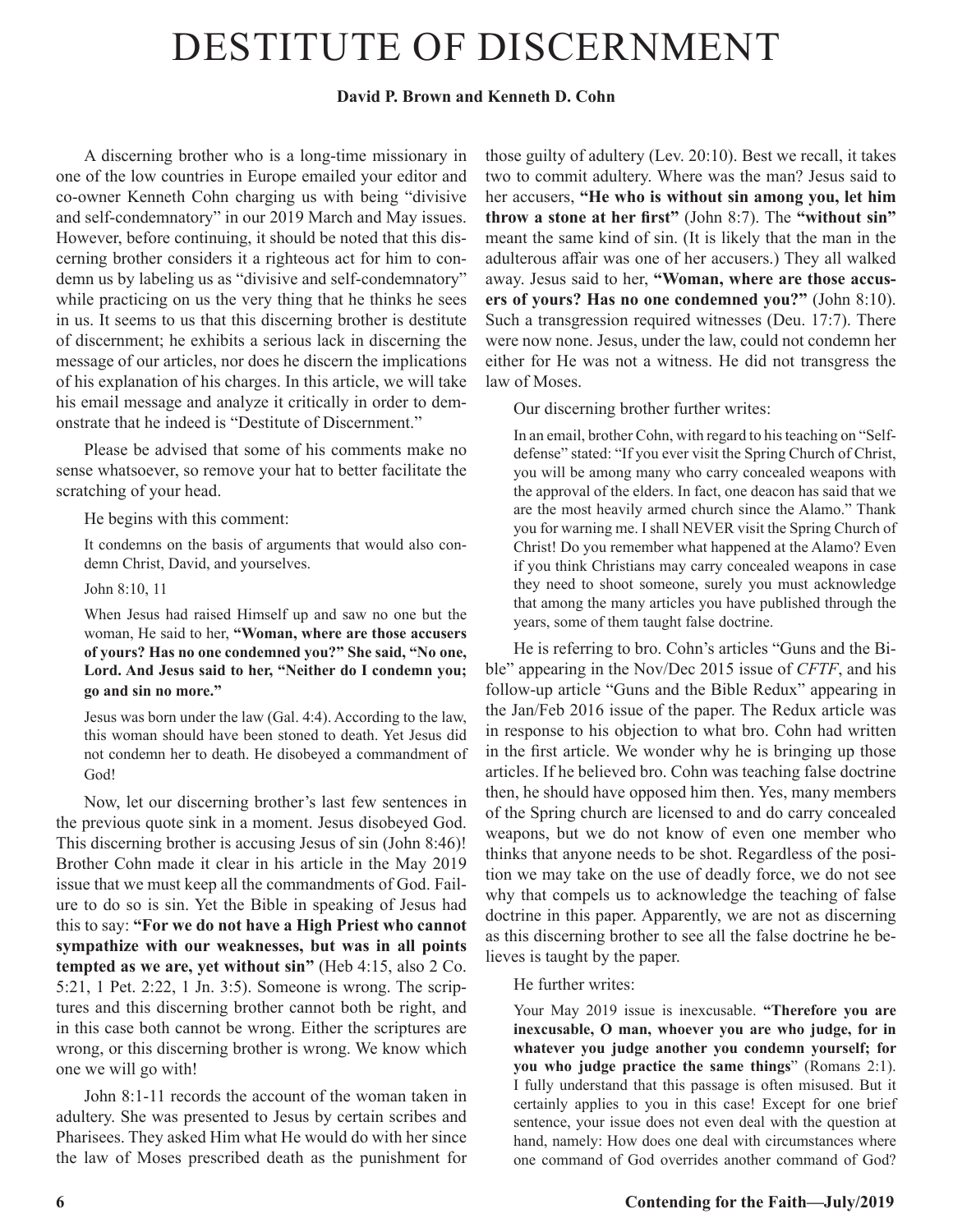**Contending for the Faith—July/2019** 7

According to your issue, such a condition never exists. That is itself false teaching. **"Have you not even read this, what David did when he was hungry, he and those who were with him: how he went into the house of God, took and ate the showbread, and also gave some to those with him, which is not lawful for any but the priests to eat?"** (Luke 6:3, 4). Again, this teaching of Jesus can be misapplied. But that does not change the truth of it. Jesus expected that they should have learned something from what David did. How would the approach of your May 2019 issue deal with David and the high priest? They disobeyed a commandment of God! They did so in order to obey another commandment that in this case displaced it.

If we were as discerning as this discerning brother, perhaps we would know what he is talking about. He seems to be saying that one command of God can override another command of God, thereby placing God at odds with Himself. He says to teach otherwise is false teaching. In support of his premise, he mentions the case of the disciples of Jesus plucking grain on the Sabbath and rubbing it in the hands to remove the chaff. Some of the Pharisees said this was not lawful under their traditions. Jesus reminded them that David and his followers entered the house of God and ate the showbread which only the priests were authorized to eat. The point being made by Jesus was that David did something that was unlawful, but the Pharisees would not criticize David, yet Jesus's disciples did something that only violated the traditions of the Pharisees, yet they criticized Jesus. One commandment of God did not, does not, and never will set aside another commandment of God as our discerning brother erroneously assumes. It is difficult to accept that those who label themselves gospel preachers would believe and teach that in order to keep one command of God we must, at times, disobey another command(s) of God.

Our discerning brother concludes with the following:

Such situations can cause great consternation on the part of one who is sincerely striving to please God. Wisdom is required. Sometimes wrong decisions are made. When and how to extend fellowship, when and how to withdraw fellowship, how to deal with false teachers who have NOT BEEN disfellowshipped, how to deal with someone who has been unjustly disfellowshipped, involves the applications of various Biblical commands and principles that have bearing on the situation. **"Reject a divisive man after the first and second admonition, knowing that such a person is warped and sinning, being self-condemned"** (Tit. 3:11).

At present I am struggling with the application of this command with regard to you. Does continuing to be on your mailing list mean that I accept all or anything that you teach?

What situations cause our discerning brother, who is sincerely striving to please God, so much consternation? Why not just apply the various Biblical commands and principles that have a bearing on 1) when and how to extend fellowship, 2) when and how to withdraw fellowship, 3) how to deal with false teachers who have NOT BEEN disfellowshipped, and 4) how to deal with someone who has been unjustly disfellowshipped? Our discerning brother, who charges us with being divisive (a charge that he has not proved from the scriptures), wonders whether remaining on our mailing list means that he is in violation of Titus 3:11. If he can prove from the scriptures rightly divided that we are being divisive per Titus 3:11, why is he having such a hard time in rejecting us? Oh, but he is rejecting us! But he has not proved his case from the scriptures. Perhaps this falls into his category of "unjustly disfellowshipped" (2 The. 3:2).

> **—P. O. Box 2357 Spring, TX 77383-2357**

**(Editorial Continued From Page 3)** or friends in a course of wrong is not love. It is really hatred, in a Bible sense of the word (*A Commentary on the New Testament Epistles*, Volume 3, Gospel Advocate Company, Nashville, TN, 1976, p. 37).

> For many years the Lord's people have failed to consistently, on a case by case basis, regularly practice corrective church discipline—especially withdrawing Christian fellowship from those brethren who are out of fellowship with God. Refusing to engage in the scriptural acts necessary to correct rebellious impenitent sinful brethren constitutes supporting said sinful brethren and encourages impurity in the church. Their lack of faithful action drowns out what they say and erases what their pens write to the contrary. Indeed, no one sees such inconsistency more clearly than those rebellious impenitent brethren who need corrective church discipline to bring them, if at all possible, to repentance.

> > **—David P. Brown, Editor**

New Testament teaches regarding all aspects of Christian living in the home and the church? Certainly it would have included the indispensable principle of "first things first," emphasized by our Lord in Matthew 6:33.

In David Lipscomb's commentary on *Second Corinthians and Galatians*, edited with additional notes by J. W. Shepherd, the following was written concerning Paul's remarks pertaining to the Corinthians obedience caused by the apostle's rebuke of them because they refused to discipline the incestuous person noted in 1 Corinthians 5. Of Paul's remarks in 2 Corinthians 2:4b we read:

True love for any person makes one seek to deliver the loved ones from wrong. Sometimes people uphold their husbands, wives, children, and friends in a wrong course, and say they do it from love. This is not true and helpful love. Love says get them pure and right before God, and insists on the discipline needed to purify them. Not to do this is to encourage them in their own ruin. A selfish determination to uphold one's family